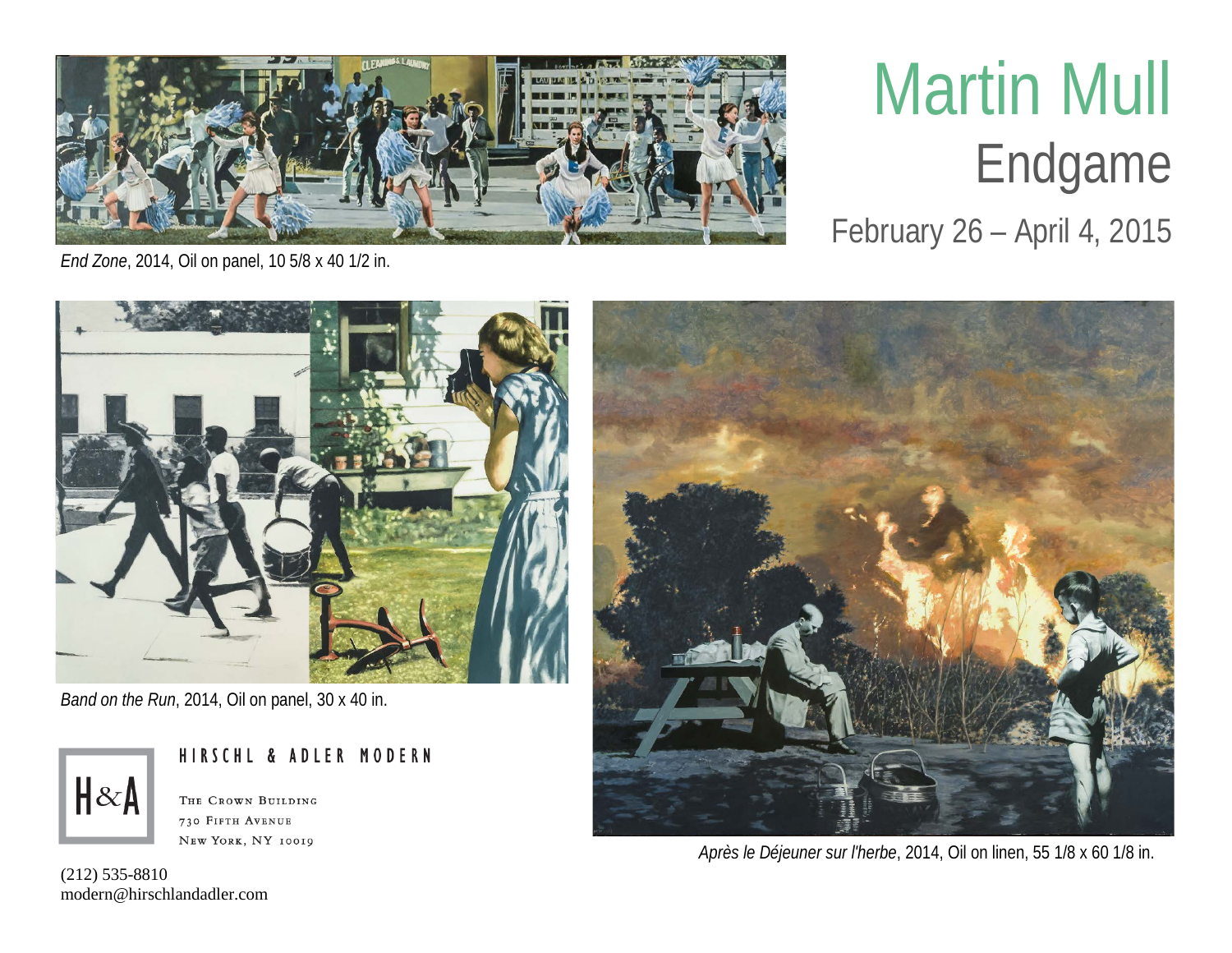

## HIRSCHL & ADLER MODERN

For Immediate Release

CONTACT: Shelley Farmer, Director [\(shelleyf@HirschlAndAdler.com\)](mailto:shelleyf@HirschlAndAdler.com)

or Ted Holland [\(tedh@HirschlAndAdler.com\)](mailto:tedh@HirschlAndAdler.com)

Tel: 212-535-8810 / Fax: 212-772-7237

## **Martin Mull**

## *Endgame*

February 26 – April 4, 2015

*This exhibition is accompanied by a 28-page catalogue, with 14 full-color illustrations and texts by Frederic Tuten.*

In *Endgame*, Hirschl & Adler Modern's first solo exhibition of Martin Mull's work, the 14 oil paintings on display burn with an incisive edge. Distanced both critically and temporally, Mull interrogates the areas where disparate images of American life overlap. Images advocating a willfully blind optimism are embedded with explosive scenes of social strife; the visual resonance of both echoing deeply, from discordance to violence. The underlying tension of these oppositional images promises an impending collision, one that is sure to be witnessed by the viewer either this day or the next. By titling the exhibition *Endgame*, Mull sarcastically hints that its outcome is predetermined.

Sourced by the artist from period magazines and found-photographs, these loaded images are divorced from their original editorial or domestic context and are painted free-hand onto the canvas. The contemporary juxtaposition, achieved in lush color and harsh grisaille, comes to form an open-ended allegory with no moral posturing. The aim is to inform and question, not to pass judgment. Mull maintains that he is interested in "the object of the image itself" – how an image's ontology changes given its context. The contexts that Mull creates allow for duplicity of meaning, at moments equally despairing and beautiful, hopeful and horrid.

In the work of Martin Mull, nothing is fixed; the nostalgic slips into the contemporary, the safe becomes the subversive. To support these ends, Mull exploits the elasticity of images and their meanings. Ideas and implications shift under the viewer's gaze as the images of our recent history resonate portentously.